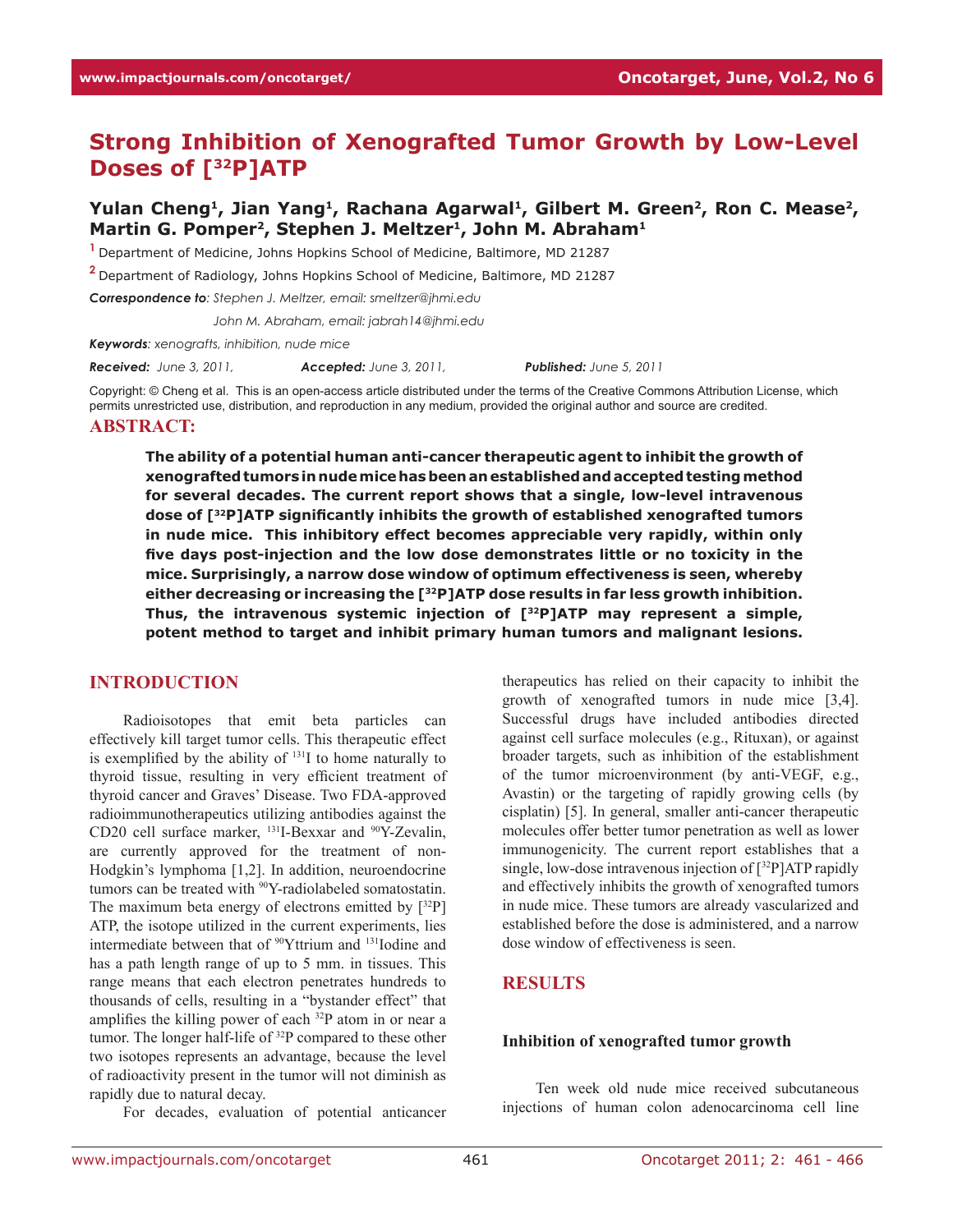HCT116 in the left rear flank and human cervical carcinoma cell line HeLa in the right rear flank. By Day 9 the xenografted tumors were established and vascularized, at which time groups of five to six mice received a single intravenous tail vein injection of 1, 5, 10 or 25 µCi of [<sup>32</sup>P]ATP. Figure 1 shows the measured tumor volumes of the HeLa-derived xenografted tumors beginning at Day 11, two days after the radioactive dose was administered. Within one week of the  $[32P]ATP$  injection (by Day 16), a strong inhibition of xenografted tumor growth occurred at the 5 µCi dose level. This inhibition of tumor growth strengthened over the next two weeks, and a narrow optimal dose window was observed, which centered at 5 µCi. None of the mice used in any experiment in this report ever demonstrated any sign of radiation toxicity (*i.e.,* weight loss or by any diminution of mobility or activity).

In our experiments, HCT116-derived tumors grew approximately five times faster than did Hela-derived tumors. Figure 2A shows that the 5  $\mu$ Ci [<sup>32</sup>P]ATP dose was significantly superior to the  $10 \mu$ Ci dose in inhibiting tumor growth from HCT116-derived tumors, although this inhibition required one extra week versus the first appearance of inhibition in HeLa-derived tumors. Figure 2B reveals that the average volume of the HeLa-derived tumors in the mice receiving the 5 µCi soon plateaued, and then began to decrease by ten days  $[32P]ATP$  postinjection (at Day 19). Surprisingly, mice that received only a twice-greater dose  $(10 \mu\text{Ci})$  demonstrated greatly decreased tumor growth inhibition, and the tumor volume difference between mice receiving the 5 µCi versus the 10 µCi dose became extremely significant over the ensuing two weeks (*P*<0.004).

### **Confirmation of growth inhibition using a second HeLa cell isolate**

 The HeLa cell isolate used to establish the tumors shown in Figures 1 and 2 had been grown continuously in cell culture for more than four years. Cell lines grown in cell culture for extended periods can alter their genotypes and phenotypic attributes. Therefore, to test and establish the most reproducible system possible, a different isolate of HeLa was purchased from ATCC, grown in cell culture for two weeks, and used immediately to establish the



Figure 1: Inhibition of xenografted tumor growth. HeLa cells (right rear flank) were used to establish xenografted tumors and were injected subcutaneously on Day 1. One of four different amounts of [<sup>32</sup>P]ATP was injected intravenously on Day 9. Means of the daily tumor volume measurement from Day 11 through Day 30 demonstrated a strong but narrow dose window of tumor growth inhibition centered at 5  $\mu$ Ci. Tumor volumes are 1000 x mm<sup>3</sup>.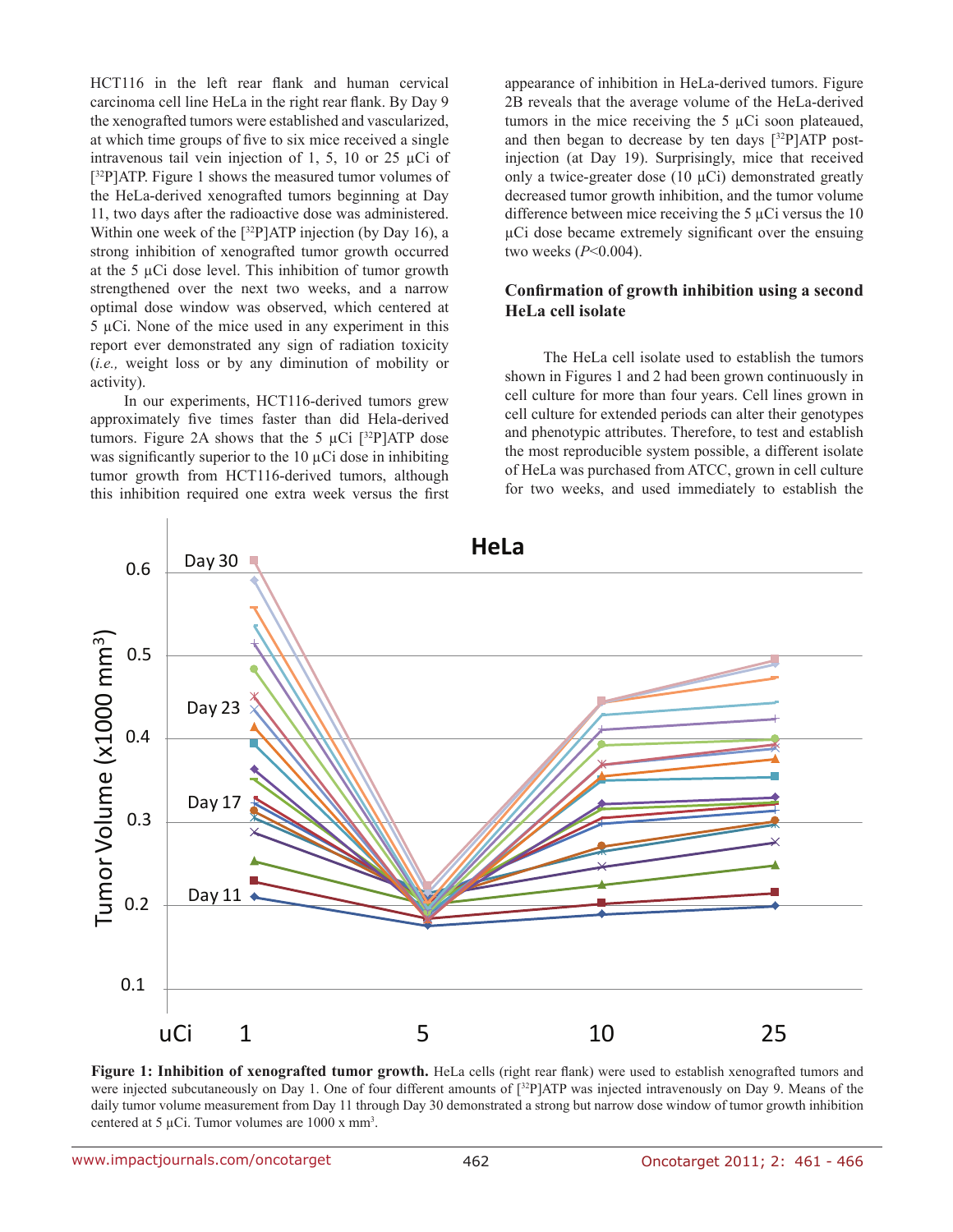HeLa-derived tumors in Figures 3 and 4. Figure 3 shows daily tumor volumes measured from multiple groups of nude mice that had been injected with HeLa cells subcutaneously on both the left rear and right rear flanks on Day 1, followed by one of seven different doses of intravenous [32P]ATP injected intravenously on Day 9. A narrow, but clearly defined dose window is evident, with maximum tumor growth inhibition occurring at 7.5 µCi. Significantly less inhibition was seen with [32P]ATP doses only  $2.5 \mu$ Ci above and below this optimal level. Figures 4A and 4B reveal the speed and magnitude at which these growth rate differences emerge in 7.5 µCi versus 50 µCi or 1 µCi doses, respectively.

# **DISCUSSION**

 The mechanism for the reproducible finding of low-dose [32P]ATP-induced tumor growth inhibition is not understood at this time. We speculate that this effect may be due to a combination of factors, such as the direct cell-killing ability of the radioisotope, injury to the B cells and natural killer cells that are present and active in nude mice, and the phenomenon of low-dose radiation hypersensitivity of certain cells [6]. Inorganic elemental 32P has been used clinically to treat very high levels of platelets or red blood cells, thrombocythemia and polycythemia vera, respectively, and up to 15 mCi of inorganic sodium phosphate 32P can be administered to patients with chronic leukemia [7]. However, organic 32P, specifically in the form of  $[32P]ATP$ , has to our knowledge, not been reported in a therapeutic context. The levels of [32P]ATP used in nude mice in this report, correspond on a weight basis, to comparable levels of inorganic 32P used in accepted human treatments. In addition, current clinical trials utilize inorganic forms of 32P and nanotechnology techniques to attempt to deliver the radioisotope to target cells and cancers.

Previous studies found extracellular ATP at



Figure 2: The human colon cancer cell line HCT116 (left rear flank) or HeLa cells (right rear flank) were used to **establish xenografted tumors and were injected subcutaneously on Day 1.** One of four different amounts of [32P]ATP was injected intravenously on Day 9. Significant tumor growth inhibition by comparing 5 µCi versus 10 µCi doses against HCT116-derived xenografted tumors (A) or by 5  $\mu$ Ci versus 10  $\mu$ Ci doses against Hela-derived tumors (B) was detected as soon as Day 16, seven days after the [32P]ATP injections. The means and plus/minus one standard deviation are shown and the bold numbers are *P* values determined by the two-sided student's t test. Tumor volumes are 1000 x mm<sup>3</sup>.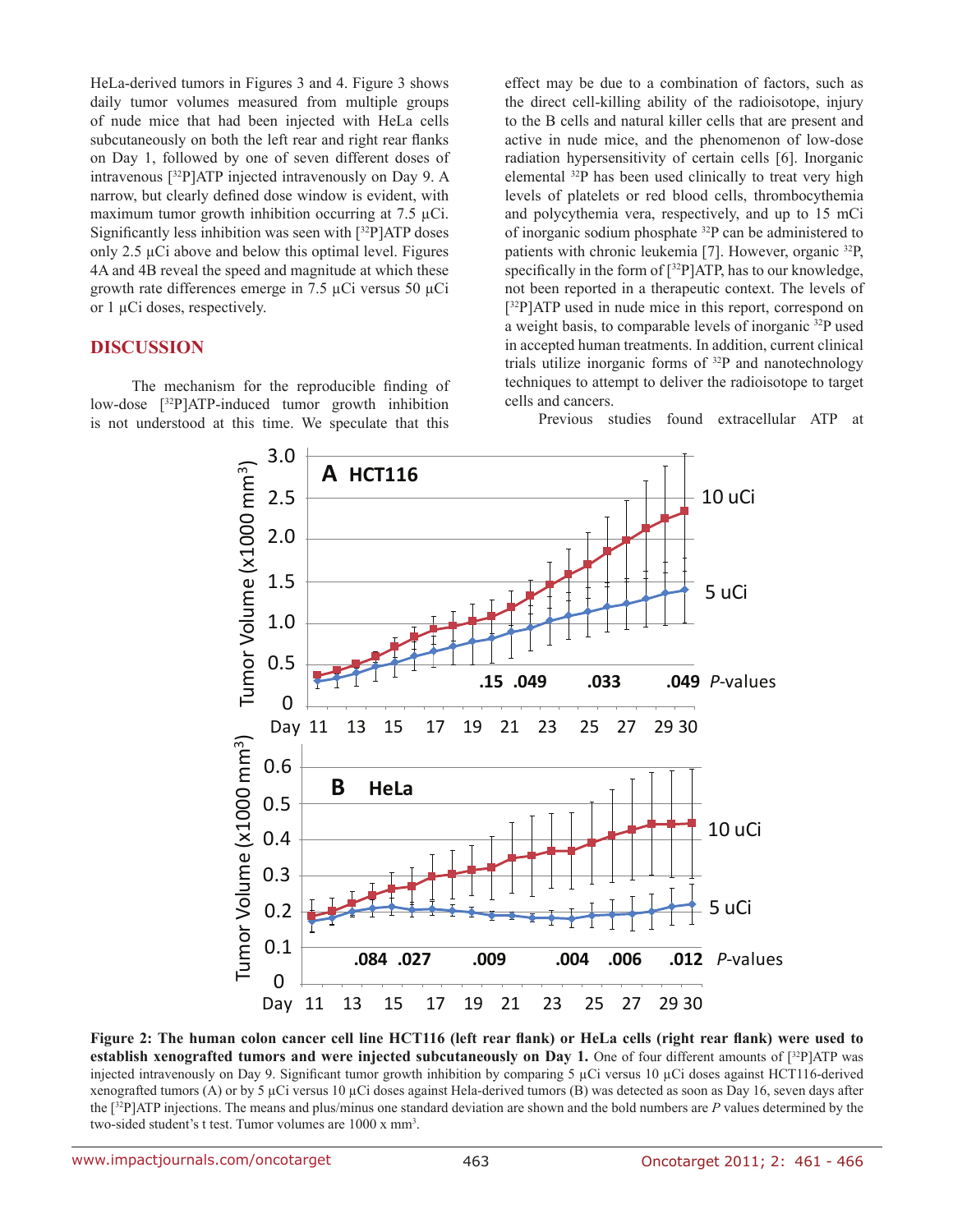concentrations in excess of 100 µM in xenografted mouse tumors, but undetectable levels in healthy tissues [8]. Exogenously administered  $[^{32}P]ATP$  may constitute a naturally targeted anticancer therapeutic agent and may involve cancer-related inflammation and the tumor microenvironment [9]. Additional advantages of the [ 32P]ATP molecule include the facts that 1) it is readily accessible and inexpensive, 2) it is a pure beta particle emitter with an average beta energy greater than <sup>131</sup>I, 3) it is easy to handle, and 4) it has a long half-life greater than two weeks. In addition to producing humanized antibodies that diminish the patient's immune response against the Ab-based anti-cancer agent, bioengineering has also yielded smaller antibody molecules to enhance tumor penetration. Classically, anti-cancer molecules of smaller sizes often demonstrate better tumor penetration [10]. With a molecular weight of approximately 508 Daltons,  $[32P]ATP$  is extremely small relative to almost any other proposed or active anti-cancer agents, with the exception of  $^{131}$ I.  $[{}^{32}P]$ ATP appears to take advantage of a natural tumor-homing ability and a unique requirement

for exogenous ATP by the tumor microenvironment for its establishment and growth. Finally, the intravenous systemic injection of [32P]ATP may represent a simple, yet potent method to target and inhibit primary human tumors and malignant lesions.

# **MATERIAL and METHODS**

#### **Cell lines used to establish nude mouse xenografted tumors**

All cell lines were purchased from ATCC and grown in MEM with 10% fetal bovine serum and Pen/ Strep antibiotics. The HCT116 cell line used to establish the xenografted tumors shown in Figure 2A was grown in cell culture for approximately six months before injection, and the HeLa cell line shown in Figure 1 and in Figure 2B was grown in cell culture for approximately four years before injection. In an effort to maximize reproducibility



Figure 3: Inhibition of xenografted tumor growth. Nude mice were injected subcutaneously with Hela cells to establish xenografted tumors on Day 1 and one of seven different amounts of [<sup>32</sup>P]ATP was injected intravenously on Day 9 (arrow). Means of the daily tumor volume measurement from Day 8 through Day 26 demonstrated a narrow dose window of tumor growth inhibition centered at 7.5 µCi. Tumor volumes are 1000 x mm<sup>3</sup>.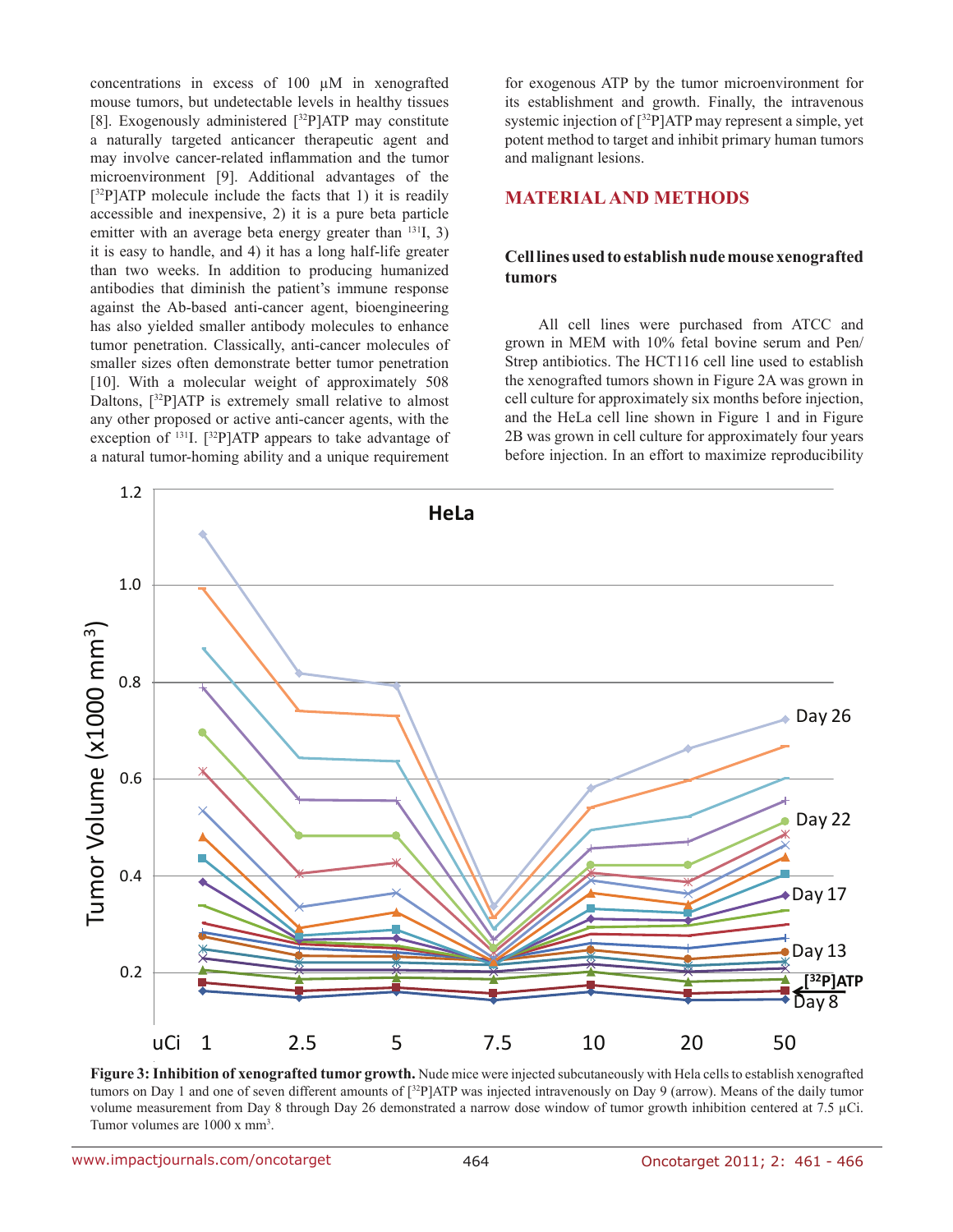in all experiments, the HeLa cell line used to establish the xenografted tumors in Figure 3 and in Figure 4 was purchased from ATCC, grown in cell culture for two weeks and then injected subcutaneously. The identities of all cell lines were confirmed using a short tandem repeat assay (Promega PowerPlex). The two HeLa cell lines were confirmed to be HeLa cells, although they were different isolate clones obtained from ATCC, as was expected.

#### **Establishment of xenografted tumors and injection of radioisotope in athymic nude mice**

2 X 106 cells in Matrigel (50%)/ 1 X PBS (50%) in 0.2 ml were injected subcutaneously into the left rear

or right rear flank of female nude mice (Charles River, Boston) that were nine to ten weeks of age.  $[32P]ATP$ (3000 Ci/mmol) was purchased from Perkin Elmer and the indicated dose was injected in 0.1 ml of 1 X HBSS via the tail vein. Mouse weight and tumor volume were measured daily. The width (W) and length (L) of the tumor were measured using a digital caliper and the volume determined using the formula  $V = \frac{1}{2}(L \times W^2)$ . Five or six mice were used in each group. No mice in any experiments shown in Figures 1, 2, 3, or 4 showed any signs of toxicity as determined by significant differences in weight or by general activity levels. The xenografted tumor growth patterns seen at the 7.5  $\mu$ Ci [<sup>32</sup>P]ATP dose in Figures 3 and 4 and at the 5  $\mu$ Ci [32P]ATP dose seen



**Figure 4: Nude mice were injected subcutaneously with Hela cells to establish xenografted tumors on Day 1 and one of different amounts of [32P]ATP was injected intravenously on Day 9.** Significant tumor growth inhibition by 7.5 µCi versus 50 µCi (A) or by 7.5 µCi versus 1 µCi (B) was detected as soon as Day 14, five days after the  $[32P]ATP$  injections. The means and plus/ minus one standard deviation are shown and the bold numbers are *P* values determined by the two-sided student's t test. Tumor volumes are 1000 x mm3 .